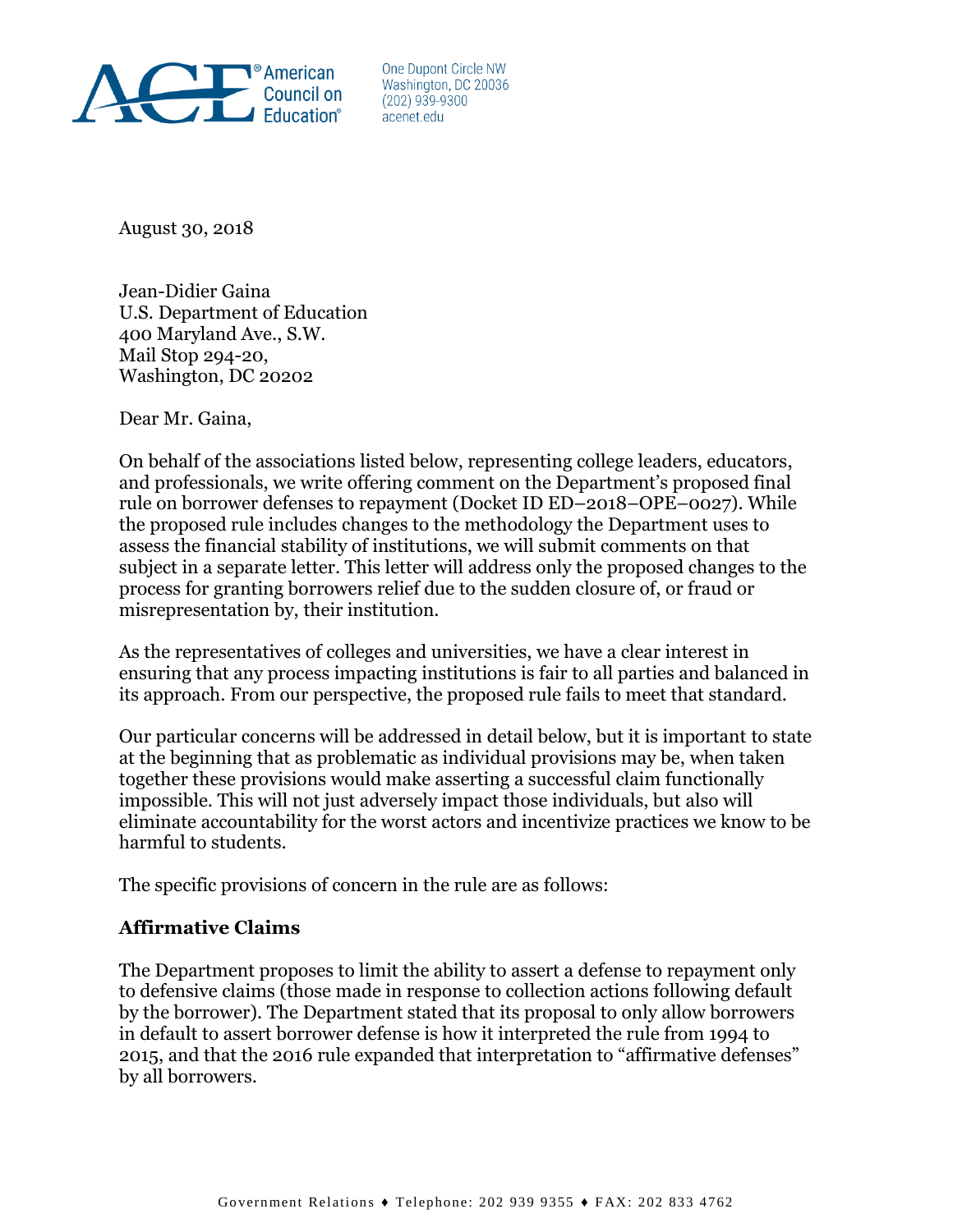Comments filed by the Legal Service Center of Harvard Law School on August 3, 2018, however, include documents from the Department's Office of General Counsel that clearly show this characterization to be inaccurate. These comments demonstrate that in 2015, the Department simply affirmed, rather than changed, its longstanding interpretation that all borrowers, regardless of repayment status, may assert borrower defense. This mischaracterization undermines the Department's rationale for denying borrowers affirmative claims

Because this has been the Department's consistent policy, we find no compelling reason to change it. On the contrary, we believe that limiting the ability to assert defensive claims only would introduce several practical problems while also undermining the purpose of the rule.

Our first concern is based on the principle that victims of fraud should not be denied the ability to seek redress based on their repayment status. What the Department proposes would unduly harm those who have sought to meet their obligations, while simultaneously providing a tangible incentive to default on their payments. Considering the significant negative impact of entering default, the limited likelihood of relief under the proposed rule, and the broad consensus around the importance of implementing policies to avoid default, this proposal is contrary to meeting those goals. For these reasons, we strongly believe that the Department should allow for both affirmative and defensive claims to be asserted.

The Department also seeks comment on whether, if affirmative claims are allowed, they should be judged under the existing "preponderance of evidence" standard or under the higher "clear and convincing" standard. We see no reason why claims of either type should be judged under different standards or why borrowers should have to meet a higher standard than the preponderance of evidence standard used in civil law.

In summary, we believe the rule should allow for both affirmative and defensive claims, and that both types of claims should be determined under a preponderance of evidence standard. Further, a successful defensive claim should necessitate action by the Department to notify credit bureaus of the decision so that records of the default are expunged from the borrower's credit record.

### **Partial Relief and Determination of Financial Harm**

The Department moves to change the relief offered for a successful borrower defense claim from full relief to a more limited form of partial relief that depends upon a determination by the Department of the amount of financial harm suffered by the borrower. Perhaps acknowledging the enormous difficulty of this task, the Department has provided no concrete suggestions about how it would determine the severity of financial harm experienced by the borrower. The proposed rule only requests comment on how the Department should calculate the relief provided. As a benefit to borrowers, it is incumbent upon the Department to clearly delineate the conditions borrowers would need to meet in order to receive either partial or full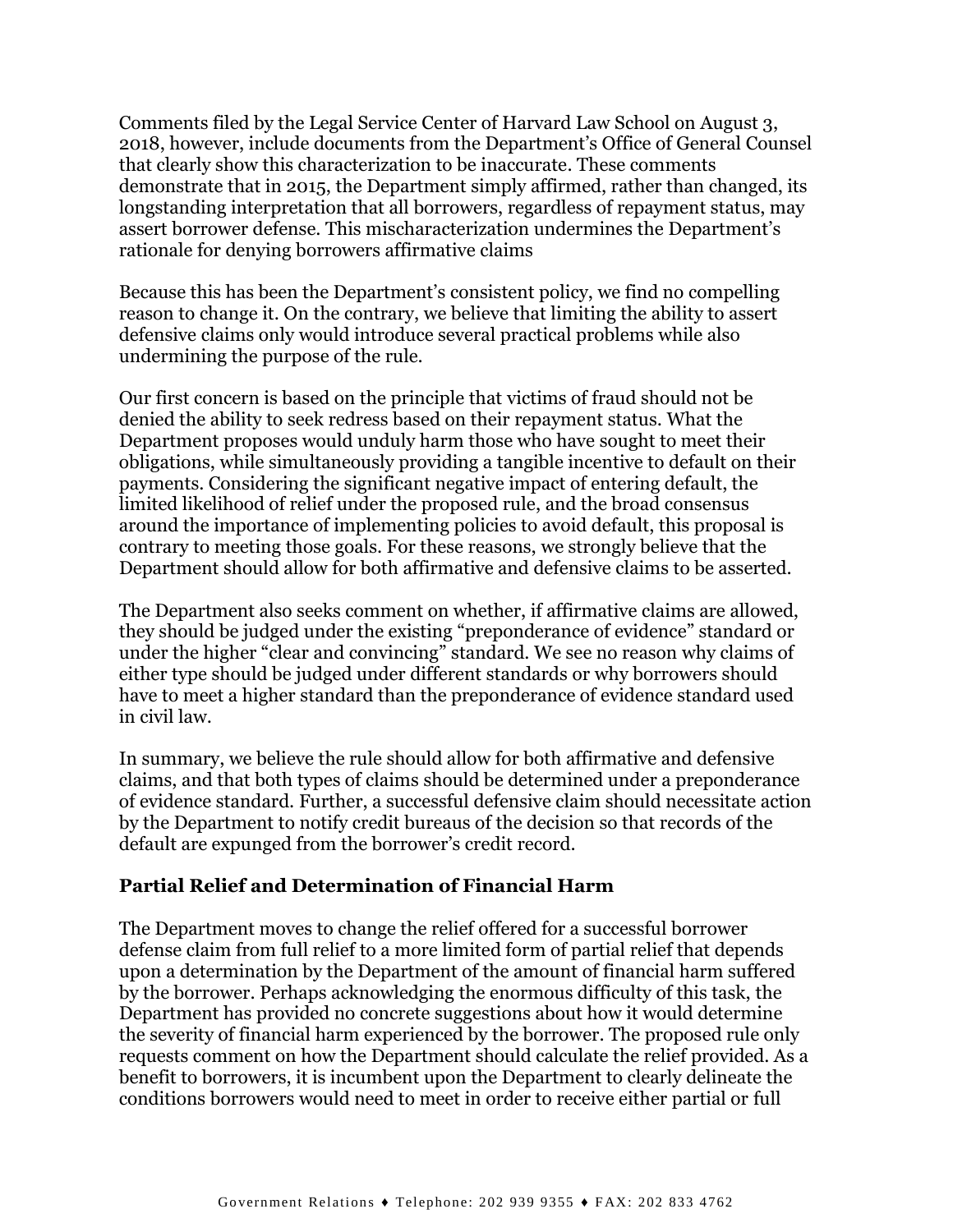relief. Given this and the severity of the burden the Department imposes upon borrowers to assert a successful claim, we believe that providing full relief for the borrower and recovering those funds from the institution remains the appropriate action for the Department to pursue.

Beyond the appropriateness of providing full relief to borrowers under the proposed rule, there are a number of reasons to doubt the Department's ability to make fair and accurate determinations of the degree of financial harm suffered by each individual borrower. Any such determination would need to account for a wide range of factors that could include the borrower's education and employment history, the regional unemployment rates both overall and in the borrower's career field and numerous other circumstances that directly impact an individual's earnings potential. Even if these factors could be reliably measured and some income gain is determined to exist, that gain would then need to be measured against the expenditures the borrower put towards their program. As evidence of the inherent complexity of this method, the proposed rule references the serious difficulties the Department faced in attempting to create a formula to address this, and resultantly, does not include a proposed formula.

Furthermore, the Department repeatedly notes the administrative burden imposed by reviewing the tens of thousands of borrower defense claims that have been asserted in recent years. Setting aside the significant challenges inherent in attempting to make these determinations at all, doing so on the scale considered would greatly increase the time and difficulty involved in processing each claim, adding enormously to the burden on the Department and further delaying the expeditious review of claims.

For these reasons, it would be far fairer to borrowers, and simpler to administer for the Department, to retain full relief for successful claims.

### **Single Federal Standard**

The rule proposes to eliminate state law causes of action as the basis for asserting a defense to repayment. The Department explains that this is intended to address cases in which different state laws may impact similarly situated borrowers differently. However, the Department has interpreted statute as allowing for state law causes of action to serve as the basis for asserting a borrower defense for over two decades, so the proposed rule is in direct conflict with the Department's own long-standing practice.

If the Department is concerned that a borrower's ability to assert a defense is limited by the state in which they reside, it is certainly reasonable (and in line with statute) for the Department to allow a borrower to assert a claim under a separate federal standard. In this case, the federal standard would supplement rather than supplant the state and federal law provisions cited in statute.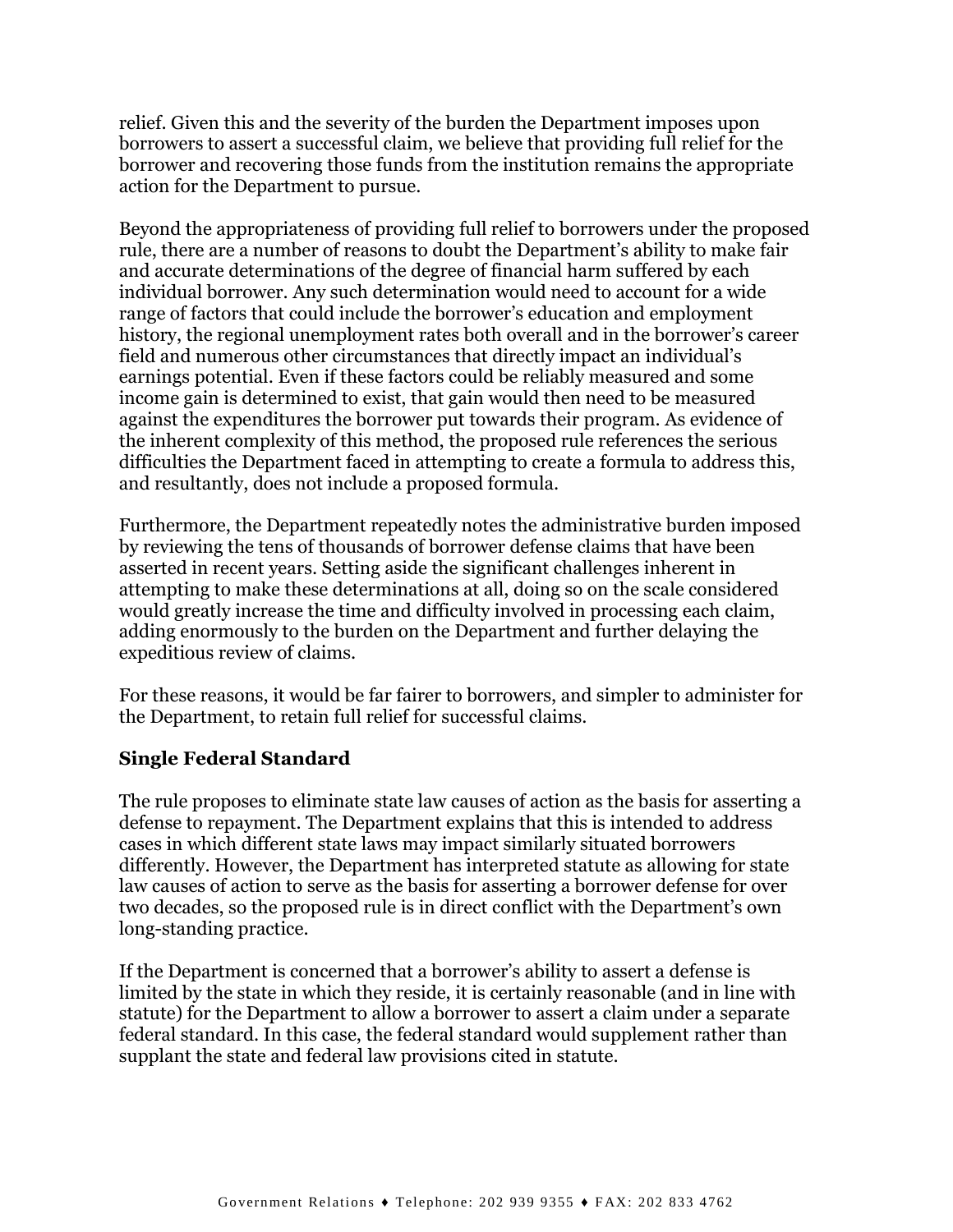It has been the clear goal of this Administration and this Department to reduce the size and scope of the federal role in education and return power to states and local entities. It is inconsistent for the Department to propose a method that would subvert the state role and undercut judgements made at the state level. This approach would result in a significant usurpation of state authority by the Department and is at odds with the Department's broad policy objectives.

# **Group Claims**

The proposed rule would allow borrowers to assert claims only as individuals and not as part of a group. This proposal is particularly surprising as the Department at several points explains decisions made while drafting the rule as driven by the need to reduce its administrative burden. Allowing borrowers from the same institution where clear patterns of abuse have been determined to assert claims as a group would be the most efficient way to address large numbers of claims expeditiously. Similarly, allowing group claims would strengthen the usefulness of this rule as an accountability measure, as institutions would know that efforts to defraud students could result in large groups of students being given relief, with the associated financial impact on the institution.

We share the Department's concerns regarding outside actors attempting to monetize the process of group claims. We raised similar concerns in our comments on the 2016 rule. However, there are options the Department could consider to limit this possibility as an alternative to disallowing group claims entirely.

### **Borrowers' Obligation to Prove Intent or Reckless Disregard**

In defining the uniform federal standard borrowers would need to meet to assert a claim, the proposed rule includes an obligation on the borrower to provide evidence sufficient to demonstrate "that a school has made a misrepresentation with either knowledge of its falsity or with a reckless disregard of the truth." This is despite the fact that the rule notes "that it is unlikely that a borrower would have evidence to demonstrate that an institution had acted with intent to deceive." It is difficult to reconcile these two positions, and it would be reasonable to instead simply allow borrowers to submit sufficient evidence to prove that fraud or substantial, material misrepresentation was responsible for their taking out loans, regardless of whether it was due to the specific intent or reckless disregard of the institution.

The interest of both the Department and the public in this process is in rectifying harm to borrowers who have been subject to fraud or misrepresentation. It should not be necessary for the borrower to meet the high bar of proving intent or reckless disregard to accomplish these goals. Doing so undermines the interests of borrowers who have been victimized but also weakens the value of this rule in promoting the accountability of institutions. This also is relevant to protecting taxpayers' interest, as the surest protection would be for institutions to avoid behaviors that would give rise to borrower defense claims in the first place.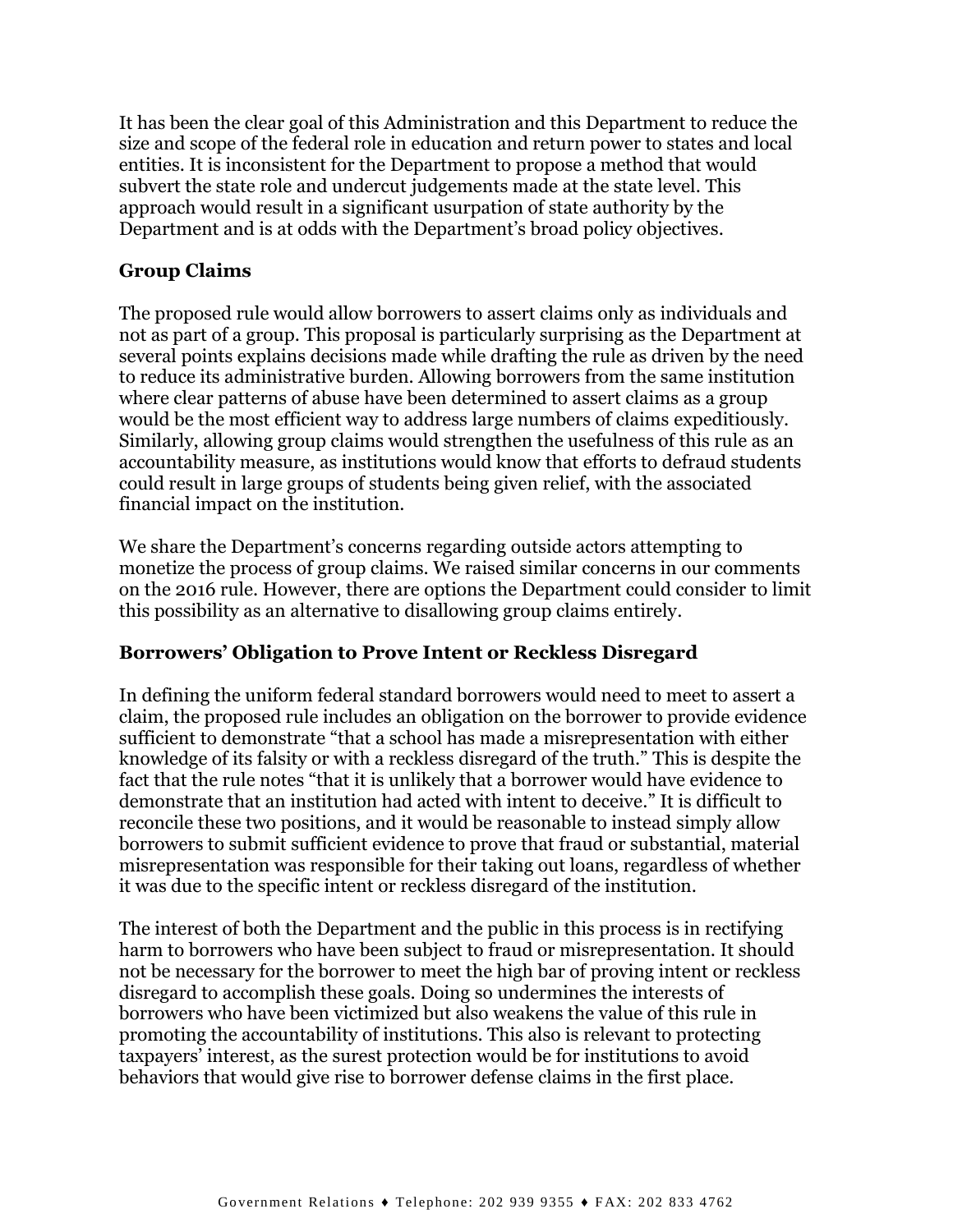## **Timeframe for Asserting Claims and the Use of New Evidence**

In our comments on the 2016 rule, we supported applying a three-year statute of limitations on a borrower's ability to assert a defense to repayment in light of the Department's long-standing policy requiring institutions to retain records for three years.

In the case of affirmative claims, we believe the three-year statute of limitations should still apply, though with important caveats. Our support for this limitation was predicated upon the design of the 2016 rule that allowed borrowers to produce new evidence to assert a claim or reopen a decision. The proposed rule does not give borrowers the right to introduce new evidence either to assert claims past the statute of limitations or to reopen claims previously decided. It does not serve the public interest to deny claims that may otherwise be granted because relevant information is not available, and then bar individuals from later making use of compelling evidence when it becomes available. Instead, the Department should set reasonable limits on what constitutes new evidence but not bar its use.

We support the process for the handling of defensive claims, which allows for the assertion of a borrower defense to repayment upon the initiation of collection activities, regardless of what stage of repayment a borrower is in.

We would propose, especially given the Department's interest in resolving claims expeditiously, that once collection actions have begun, the filing of defensive borrower defense claims should be accompanied by a corresponding delay in enforcement actions until the claim is resolved. We appreciate that this may give rise to frivolous claims being asserted to simply delay collections, but given the very short period of time for collection actions to be resolved (as little as 30 days), it is in the best interest of both the borrower and the Department to resolve a borrower defense claim before additional actions are undertaken.

### **Pre-dispute Arbitration Clauses and Class Action Waivers**

The Department states that allowing institutions to mandate students sign predispute arbitration clauses and/or class action waivers helps provide a path for borrowers to seek remedies from institutions before filing a borrower defense claim. On the contrary, mandating the use of such agreements simply limits borrowers' options in seeking redress, limits their ability to gather the types of evidence needed to support borrower defense claims, and provides protection to institutions that are acting against the interests of their students. We fail to see how allowing these types of requirements is beneficial to the public.

### **False Certification Discharge**

The proposed rule would make explicit that a borrower who provides an attestation of their high school graduation status for admissions purposes would not be eligible for a false certification discharge if that attestation was false. While this is a sensible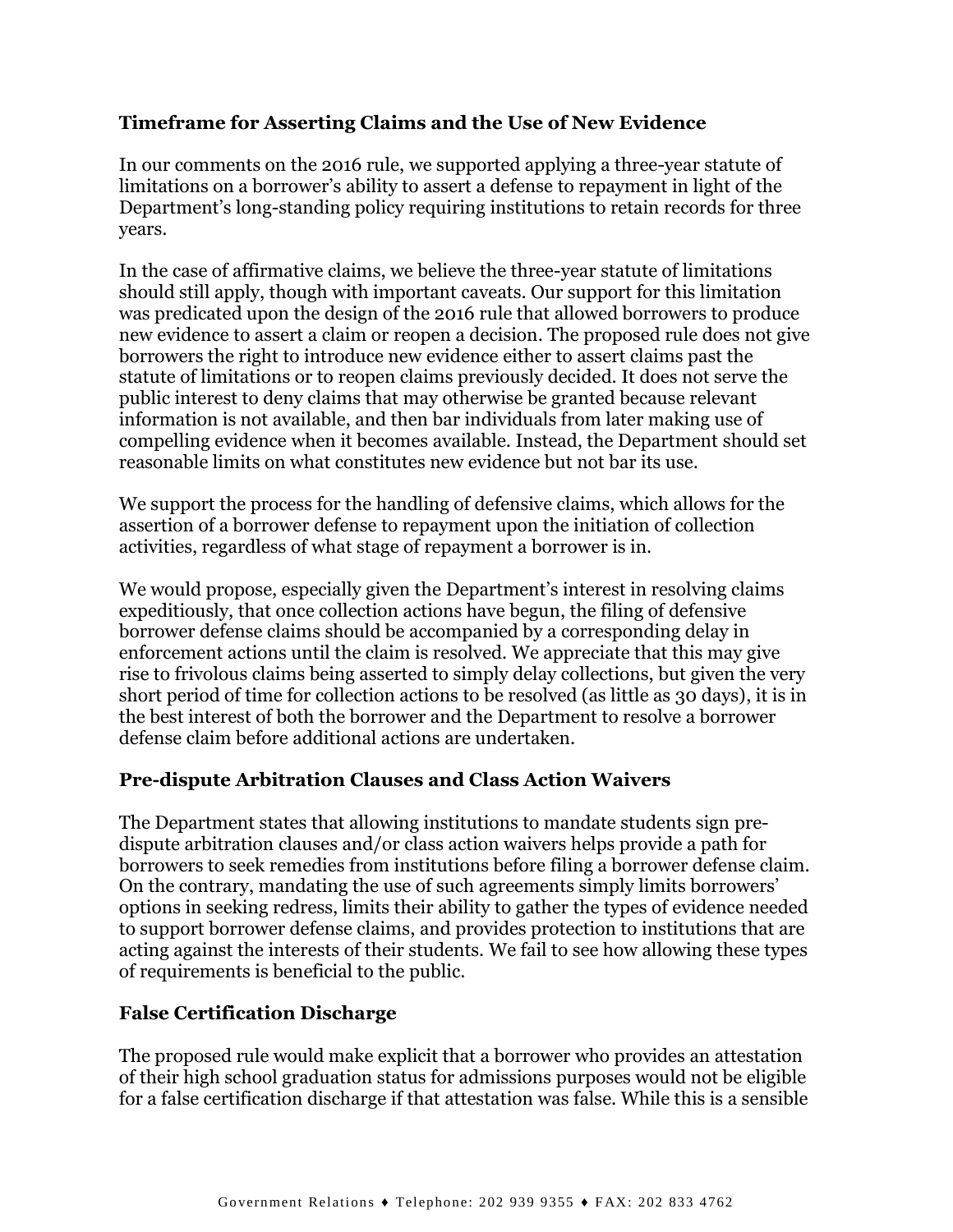policy overall, it is important to consider circumstances under which that false attestation was the result of a deliberate effort by an institution. Students who have been induced to misrepresent their eligibility as a result of institutional efforts or practices should be entitled to relief under false certification when those circumstances can be determined.

### **Closed-School Discharges and the Teach-Out Process**

The proposed rule makes changes to how closed-school discharges are handled, including extending the window to qualify for a closed-school discharge from 120 to 180 days, eliminating the automatic trigger for the award of a closed-school discharge, and tying a borrowers' eligibility to receive a closed-school discharge to their participation in a teach-out process offered by the institution.

Of these changes, we strongly support the extension of the window to 180 days. As the proposed rule noted, students are often able to perceive declines in educational quality or opportunity at institutions that are beginning to fail, and providing those students with additional time to transfer, limit borrowing, or make other changes to further their educational goals will result in better outcomes and may reduce the necessity for borrowers to seek a closed-school discharge.

The use of automatic triggers for closed-school discharges is a simple method to address large numbers of impacted students. While the proposed rule correctly notes the Secretary's existing authority to award closed-school discharges to groups of students in the absence of a trigger, it has not been the practice of this or previous administrations to use this authority. As a result, retaining an automatic trigger is a valuable tool to ensure students are not unduly harmed by the absence of activity on the part of the Secretary, particularly in cases where large institutions have abruptly closed.

We would support maintaining the trigger created by the 2016 rule, which provides for an automatic discharge for borrowers who have not enrolled in a Title IV-eligible institution within three years of their previous institution's closure. Not only does this protect students who may not be aware of their ability to seek a discharge, but also helps mitigate the potential administrative burden on the Department from multiple individual applications for discharge.

Additionally, the Department's assertion that the use of the trigger may result in institutions withholding transcripts from former students who have been issued a closed-school discharge is unpersuasive. A more appropriate area of concern should be ensuring that students retain access to their records if their school suddenly closes rather than predicating a policy change on an institutional practice that appears to be solely punitive in nature.

We are similarly concerned with how the proposed rule ties a borrower's eligibility for a closed-school discharge to their participation in an institution's teach-out process. It is clearly in the best interest of all parties for a school that is closing to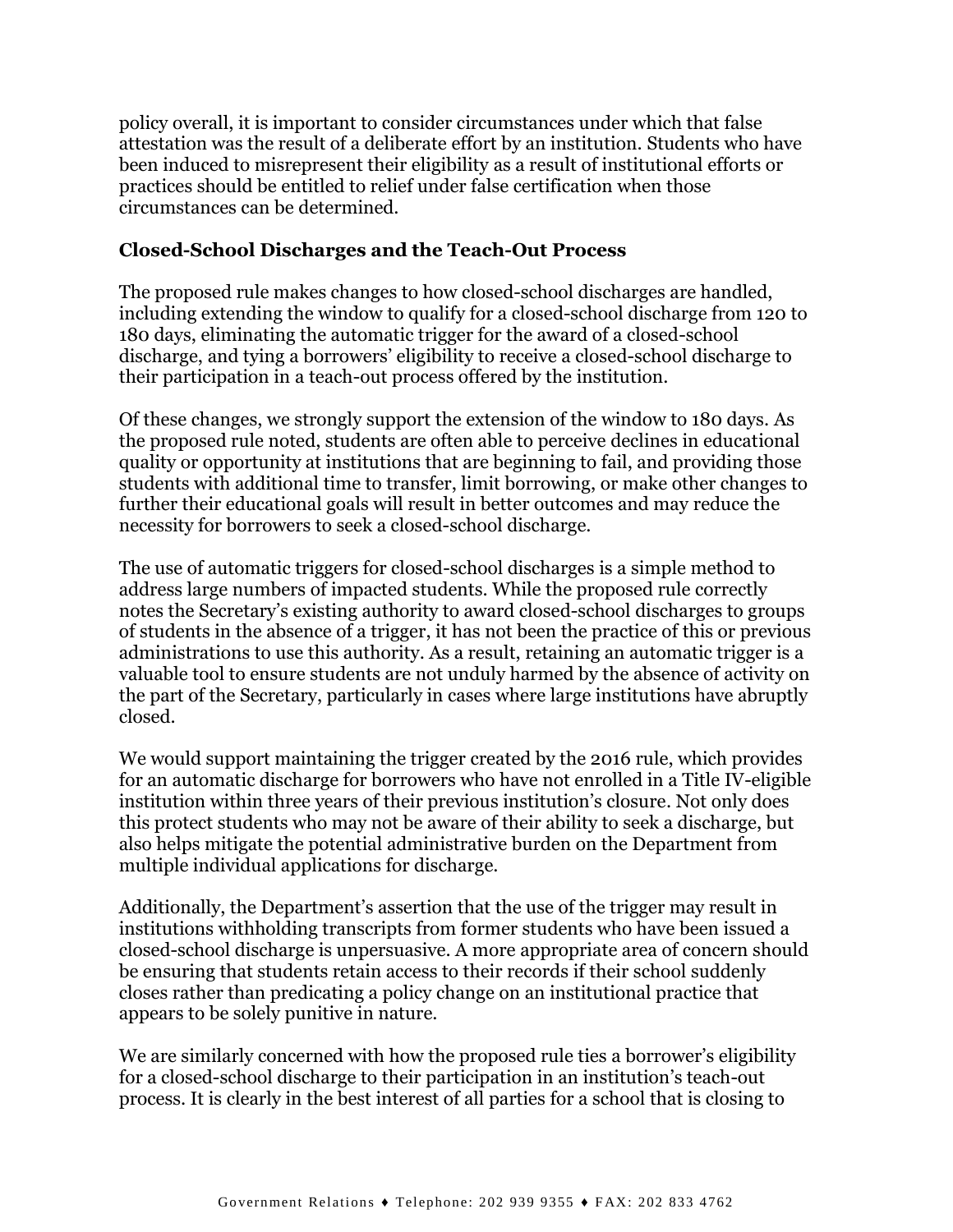provide meaningful paths to completion within a student's program of study (either at the original institution or another institution). However, several recent examples have demonstrated that not all teach-out plans serve all students well. Students have been offered the choice of attending classes at institutions hundreds of miles from their original institution, or offered coursework exclusively through distance education when their original programs necessitated physical interaction. In such cases, even when accreditors and state authorizers have signed off on the plans, students should be allowed the option to decline to participate without losing their eligibility for a closed-school discharge.

#### **Process Error in the Rule**

Beyond the substantive issues raised above, we are concerned that the proposed regulation may not comply with the requirements of the Administrative Procedure Act.

As announced at the outset of the negotiations it held on the rule, the Department clearly asserts in the preamble that it is legally required to measure the proposed rule against the baseline of the regulation currently in effect and not the 2016 regulation that the Secretary chose to delay (pp. 3725-37251). Despite this identification of current law as the legal baseline, the NPRM provides no budget analysis against that baseline and instead uses the 2016 regulation—which never fully took effect—as the benchmark for its net budget impact analysis. There are legitimate questions as to whether this deficiency renders the NPRM noncompliant with the APA. The Department may need to amend and republish the NPRM.

As the representatives of institutions, we strongly support regulatory measures that are targeted, effective, and provide a necessary balance between protecting students and ensuring appropriate responsibility on the part of institutions. It is our belief that the proposed rule moves far too much in one direction, and if implemented as drafted, would further penalize borrowers for the actions of certain institutions operating in a manner contrary to the public interest.

We appreciate your attention to these comments.

Sincerely,

Tony What

Terry W. Hartle Senior Vice President